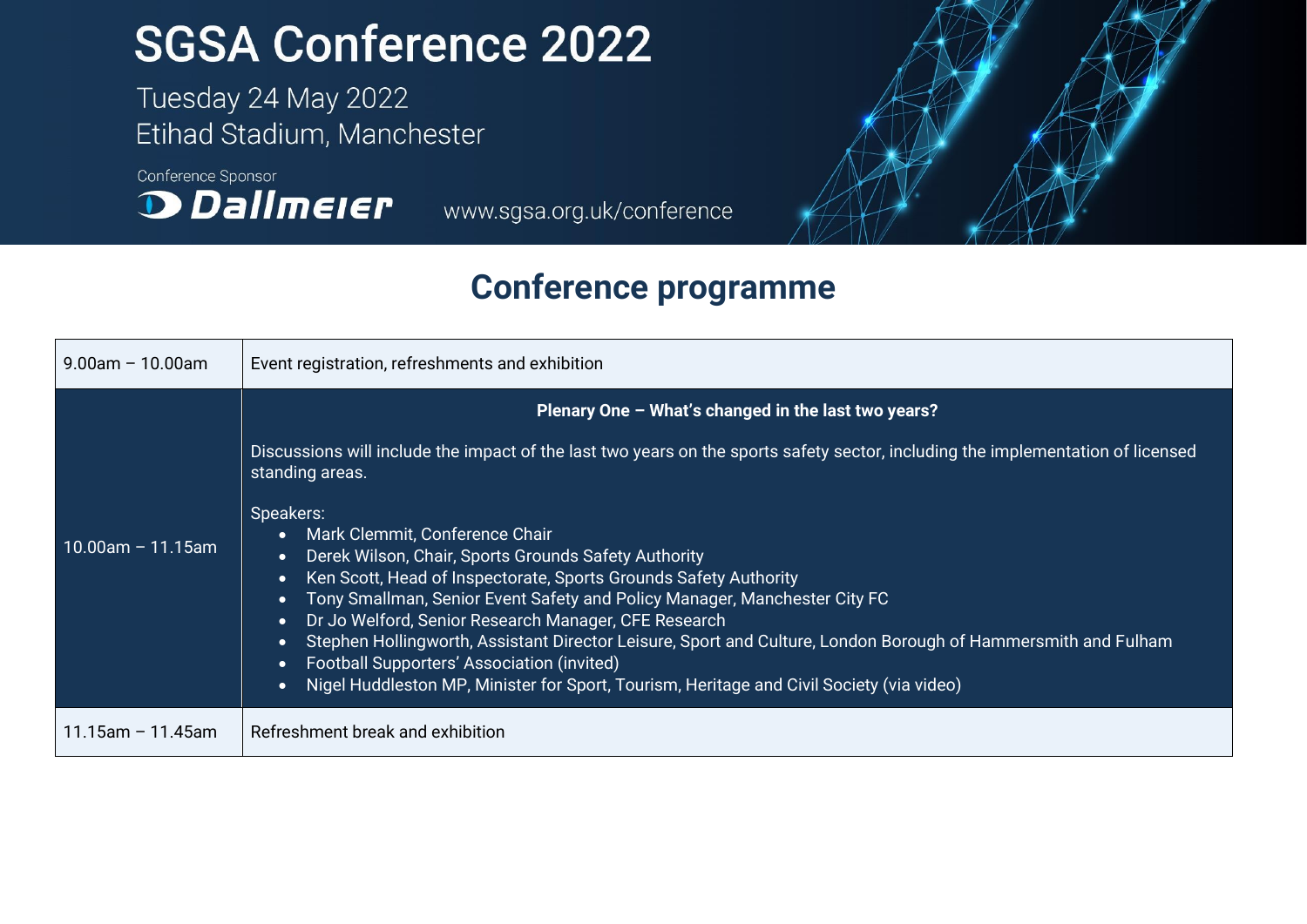|                      | <b>Breakout sessions</b>                                                                                                                                                                                                                                                                                                                                                                                                                                                                                                                                                                                                                                 |                                                                                                                                                                                                                                                                                       |                                                                                                                                                                                      |  |  |
|----------------------|----------------------------------------------------------------------------------------------------------------------------------------------------------------------------------------------------------------------------------------------------------------------------------------------------------------------------------------------------------------------------------------------------------------------------------------------------------------------------------------------------------------------------------------------------------------------------------------------------------------------------------------------------------|---------------------------------------------------------------------------------------------------------------------------------------------------------------------------------------------------------------------------------------------------------------------------------------|--------------------------------------------------------------------------------------------------------------------------------------------------------------------------------------|--|--|
| $11.45$ am - 12.30pm | Event safety management $-$ Testing and<br>exercising                                                                                                                                                                                                                                                                                                                                                                                                                                                                                                                                                                                                    | <b>Transparency and diversity</b>                                                                                                                                                                                                                                                     | Anti-social behaviour and pyrotechnics                                                                                                                                               |  |  |
|                      | As we come out of the pandemic, it is<br>likely that operational, crisis<br>management and multi-agency plans<br>have not been tested as frequently as<br>previously.<br>This session will explore how to prioritise<br>the plans which may need testing and<br>how to structure any exercises for<br>maximum benefit and learning.                                                                                                                                                                                                                                                                                                                      | Is there enough transparency in the way<br>hate crimes are recorded and dealt with<br>at sports grounds? How can diversity be<br>improved in sports safety both in terms<br>of safety teams and tackling incidents<br>with fans?<br>An expert panel will consider these<br>questions. | Is anti-social behaviour and the use of<br>pyrotechnics at sports grounds on the<br>rise? How can these issues be<br>addressed?<br>An expert panel will consider these<br>questions. |  |  |
| $12.30pm - 1.30pm$   | Lunch break and exhibition                                                                                                                                                                                                                                                                                                                                                                                                                                                                                                                                                                                                                               |                                                                                                                                                                                                                                                                                       |                                                                                                                                                                                      |  |  |
| $1.30pm - 2.30pm$    | Plenary Two - Planning for major events and the challenges of this summer<br>Discussions will include what lessons can learnt from the events at the Euro 2020 final in Wembley last July, and how can sports<br>grounds and local authorities safely manage the 'big reopening' this summer with multiple sporting and entertainment events<br>taking place.<br>Speakers:<br>Professor Geoff Pearson, University of Manchester<br>$\bullet$<br>Claire McColgan, Director Culture Liverpool and Interim Strategic Neighbourhoods Director, Liverpool City Council<br>$\bullet$<br>Martin Girvan, Inspector, Sports Grounds Safety Authority<br>$\bullet$ |                                                                                                                                                                                                                                                                                       |                                                                                                                                                                                      |  |  |